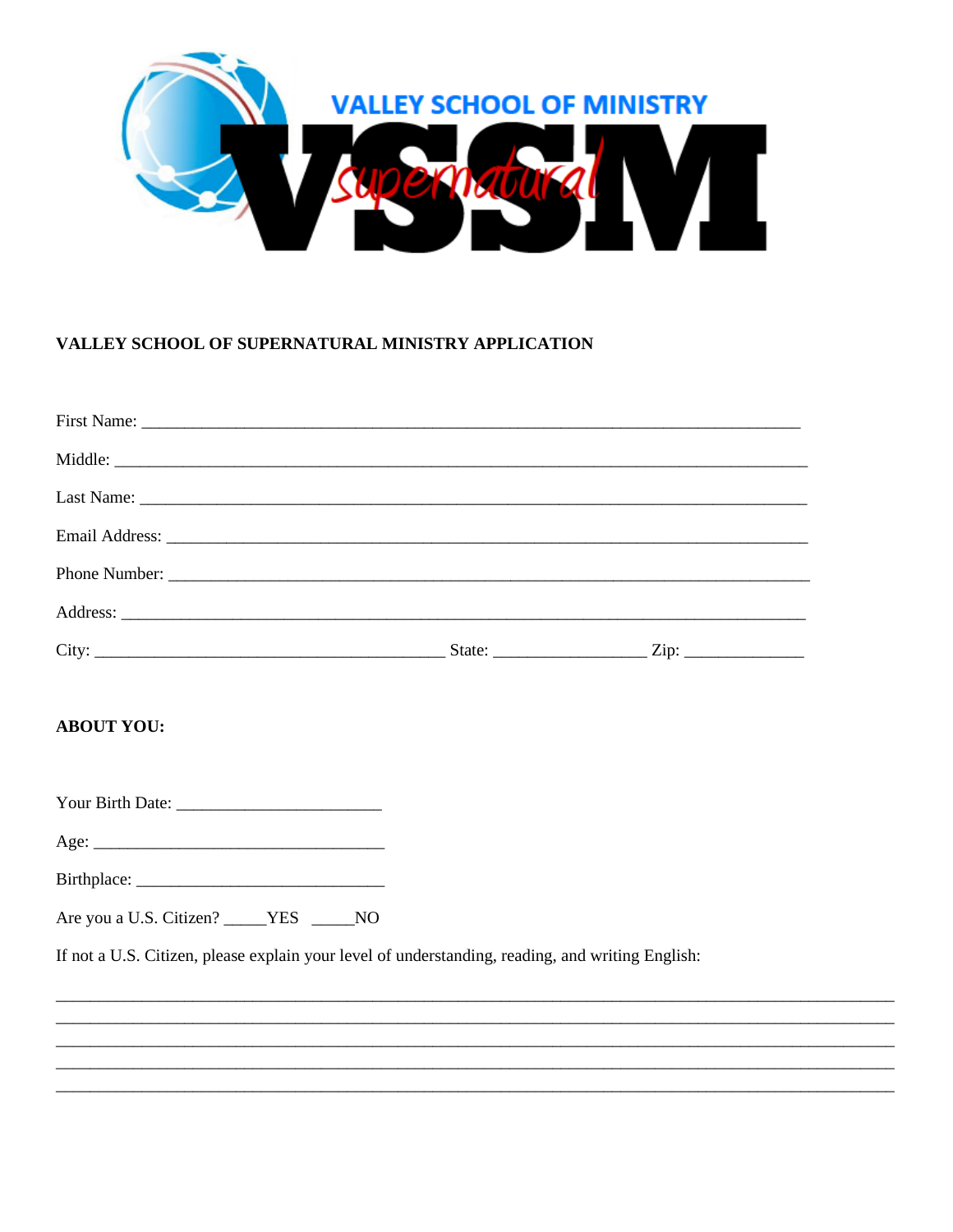| PERSONAL (circle one)                                                                        |        |          |         |                                                                                                                                                                      |  |
|----------------------------------------------------------------------------------------------|--------|----------|---------|----------------------------------------------------------------------------------------------------------------------------------------------------------------------|--|
| Gender: Male Female                                                                          |        |          |         |                                                                                                                                                                      |  |
| <b>Marital Status:</b>                                                                       | Single | Divorced | Married | Widowed                                                                                                                                                              |  |
| If you are married will your spouse be attending school? YES NO                              |        |          |         |                                                                                                                                                                      |  |
| If separated or divorced, please provide an explanation for each marriage and divorce:       |        |          |         |                                                                                                                                                                      |  |
|                                                                                              |        |          |         |                                                                                                                                                                      |  |
|                                                                                              |        |          |         | ,我们就会在这里的人,我们就会在这里的人,我们就会在这里的人,我们就会在这里的人,我们就会在这里的人,我们就会在这里的人,我们就会在这里的人,我们就会在这里的人<br>第251章 我们的人,我们就会在这里的人,我们就会在这里的人,我们就会在这里的人,我们就会在这里的人,我们就会在这里的人,我们就会在这里的人,我们就会在这里的人 |  |
|                                                                                              |        |          |         |                                                                                                                                                                      |  |
| SPIRITUAL INFORMATION:                                                                       |        |          |         |                                                                                                                                                                      |  |
| When did you accept Christ as your personal Savior?                                          |        |          |         |                                                                                                                                                                      |  |
|                                                                                              |        |          |         |                                                                                                                                                                      |  |
|                                                                                              |        |          |         |                                                                                                                                                                      |  |
| Have you been baptized in the Holy Spirit according to Acts 1:8 and Acts 2:4? ____YES ____NO |        |          |         |                                                                                                                                                                      |  |
| If yes, how do you know you were baptized in the Spirit?                                     |        |          |         |                                                                                                                                                                      |  |
|                                                                                              |        |          |         |                                                                                                                                                                      |  |
|                                                                                              |        |          |         |                                                                                                                                                                      |  |
|                                                                                              |        |          |         |                                                                                                                                                                      |  |
| Do you attend church regularly? ____YES ____NO                                               |        |          |         |                                                                                                                                                                      |  |
| Are you a member of a church? _____YES _____NO                                               |        |          |         |                                                                                                                                                                      |  |
|                                                                                              |        |          |         |                                                                                                                                                                      |  |
|                                                                                              |        |          |         |                                                                                                                                                                      |  |
|                                                                                              |        |          |         |                                                                                                                                                                      |  |
|                                                                                              |        |          |         |                                                                                                                                                                      |  |
| Have you recently left another church? _____YES _____NO                                      |        |          |         |                                                                                                                                                                      |  |
| If yes, was it a good parting or are there unresolved issues?                                |        |          |         |                                                                                                                                                                      |  |
|                                                                                              |        |          |         | ,我们就会在这里的人,我们就会在这里的人,我们就会在这里的人,我们就会在这里的人,我们就会在这里的人,我们就会在这里的人,我们就会在这里的人,我们就会在这里的人                                                                                     |  |
|                                                                                              |        |          |         | 一个人的人,我们就是一个人的人,我们就是一个人的人,我们就是一个人的人,我们就是一个人的人,我们就是一个人的人,我们就是一个人的人,我们就是一个人的人,我们就是一                                                                                    |  |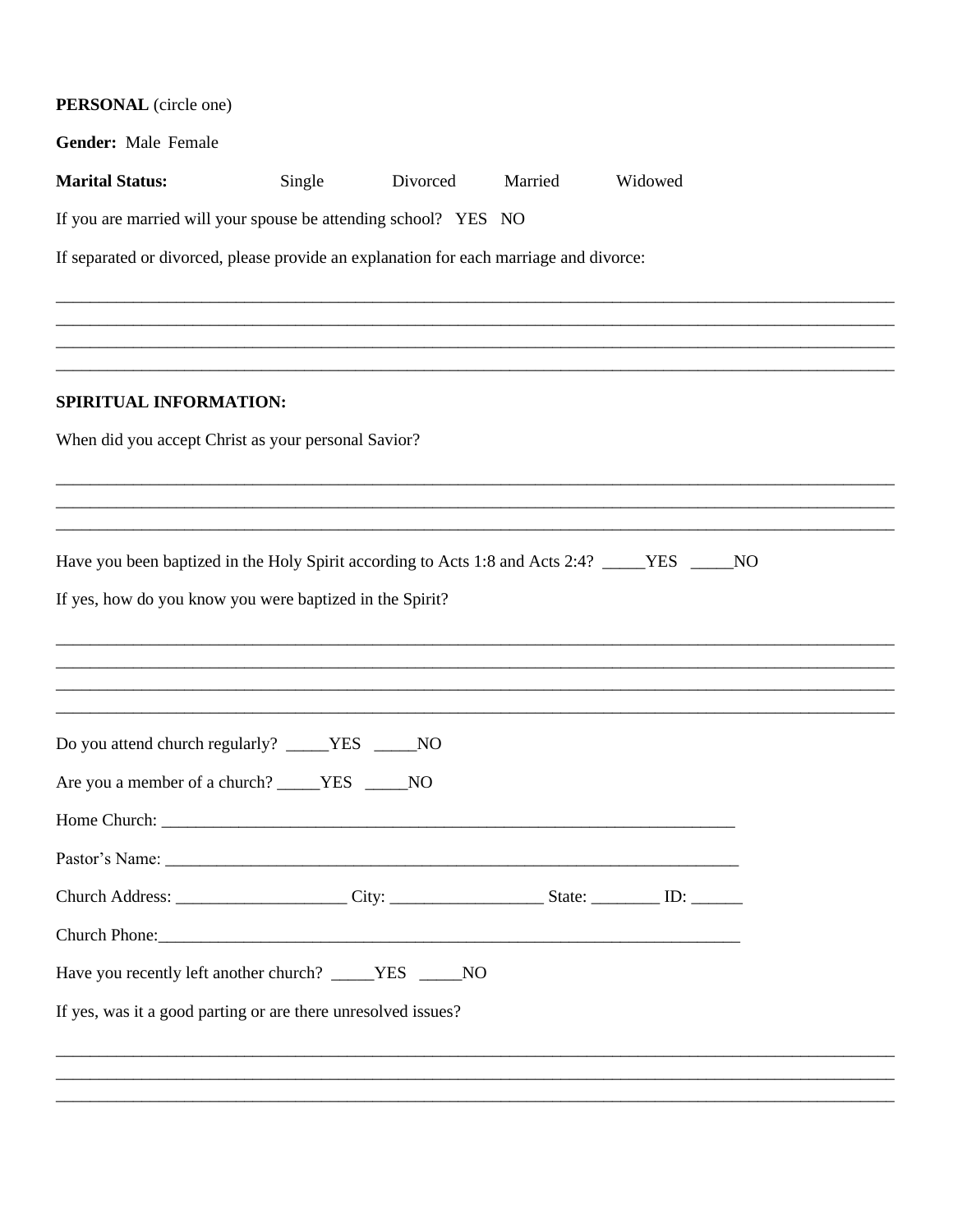State any Christian service you have done:

#### **HEALTH:**

Please describe any physical or emotional conditions, and state any special attention, treatment, or medication required:

\_\_\_\_\_\_\_\_\_\_\_\_\_\_\_\_\_\_\_\_\_\_\_\_\_\_\_\_\_\_\_\_\_\_\_\_\_\_\_\_\_\_\_\_\_\_\_\_\_\_\_\_\_\_\_\_\_\_\_\_\_\_\_\_\_\_\_\_\_\_\_\_\_\_\_\_\_\_\_\_\_\_\_\_\_\_\_\_\_\_\_\_\_\_\_\_\_\_ \_\_\_\_\_\_\_\_\_\_\_\_\_\_\_\_\_\_\_\_\_\_\_\_\_\_\_\_\_\_\_\_\_\_\_\_\_\_\_\_\_\_\_\_\_\_\_\_\_\_\_\_\_\_\_\_\_\_\_\_\_\_\_\_\_\_\_\_\_\_\_\_\_\_\_\_\_\_\_\_\_\_\_\_\_\_\_\_\_\_\_\_\_\_\_\_\_\_

\_\_\_\_\_\_\_\_\_\_\_\_\_\_\_\_\_\_\_\_\_\_\_\_\_\_\_\_\_\_\_\_\_\_\_\_\_\_\_\_\_\_\_\_\_\_\_\_\_\_\_\_\_\_\_\_\_\_\_\_\_\_\_\_\_\_\_\_\_\_\_\_\_\_\_\_\_\_\_\_\_\_\_\_\_\_\_\_\_\_\_\_\_\_\_\_\_\_ \_\_\_\_\_\_\_\_\_\_\_\_\_\_\_\_\_\_\_\_\_\_\_\_\_\_\_\_\_\_\_\_\_\_\_\_\_\_\_\_\_\_\_\_\_\_\_\_\_\_\_\_\_\_\_\_\_\_\_\_\_\_\_\_\_\_\_\_\_\_\_\_\_\_\_\_\_\_\_\_\_\_\_\_\_\_\_\_\_\_\_\_\_\_\_\_\_\_ \_\_\_\_\_\_\_\_\_\_\_\_\_\_\_\_\_\_\_\_\_\_\_\_\_\_\_\_\_\_\_\_\_\_\_\_\_\_\_\_\_\_\_\_\_\_\_\_\_\_\_\_\_\_\_\_\_\_\_\_\_\_\_\_\_\_\_\_\_\_\_\_\_\_\_\_\_\_\_\_\_\_\_\_\_\_\_\_\_\_\_\_\_\_\_\_\_\_

#### **EDUCATION:**

| Did you graduate from High School? _____YES _____NO or get a GED equivalent _____YES _____NO                                                             |
|----------------------------------------------------------------------------------------------------------------------------------------------------------|
| Did you attend College / University? _____YES _____NO What was your major: _________________________                                                     |
| Did you graduate from College / University? _____YES _____NO If yes, date graduated: ______________                                                      |
| <b>FAMILY:</b>                                                                                                                                           |
|                                                                                                                                                          |
|                                                                                                                                                          |
|                                                                                                                                                          |
|                                                                                                                                                          |
| <b>PARENTS:</b>                                                                                                                                          |
|                                                                                                                                                          |
| Living: VES ______NO                                                                                                                                     |
|                                                                                                                                                          |
|                                                                                                                                                          |
| Living: $YES$ NO                                                                                                                                         |
|                                                                                                                                                          |
| <b>EXPERIENCE:</b>                                                                                                                                       |
| Answering "YES" to the following questions will NOT automatically disqualify the applicant from acceptance.                                              |
| Have you used tobacco in the last six months? _____YES ______NO<br>Have you drunk alcoholic beverages in the last six months? _____YES<br>N <sub>O</sub> |

\_\_\_\_\_\_\_\_\_\_\_\_\_\_\_\_\_\_\_\_\_\_\_\_\_\_\_\_\_\_\_\_\_\_\_\_\_\_\_\_\_\_\_\_\_\_\_\_\_\_\_\_\_\_\_\_\_\_\_\_\_\_\_\_\_\_\_\_\_\_\_\_\_\_\_\_\_\_\_\_\_\_\_\_\_\_\_\_\_\_\_\_\_\_\_\_\_\_ \_\_\_\_\_\_\_\_\_\_\_\_\_\_\_\_\_\_\_\_\_\_\_\_\_\_\_\_\_\_\_\_\_\_\_\_\_\_\_\_\_\_\_\_\_\_\_\_\_\_\_\_\_\_\_\_\_\_\_\_\_\_\_\_\_\_\_\_\_\_\_\_\_\_\_\_\_\_\_\_\_\_\_\_\_\_\_\_\_\_\_\_\_\_\_\_\_\_ \_\_\_\_\_\_\_\_\_\_\_\_\_\_\_\_\_\_\_\_\_\_\_\_\_\_\_\_\_\_\_\_\_\_\_\_\_\_\_\_\_\_\_\_\_\_\_\_\_\_\_\_\_\_\_\_\_\_\_\_\_\_\_\_\_\_\_\_\_\_\_\_\_\_\_\_\_\_\_\_\_\_\_\_\_\_\_\_\_\_\_\_\_\_\_\_\_\_

| riave you druiik alcohone bevelag |  |
|-----------------------------------|--|
| If yes, please explain:           |  |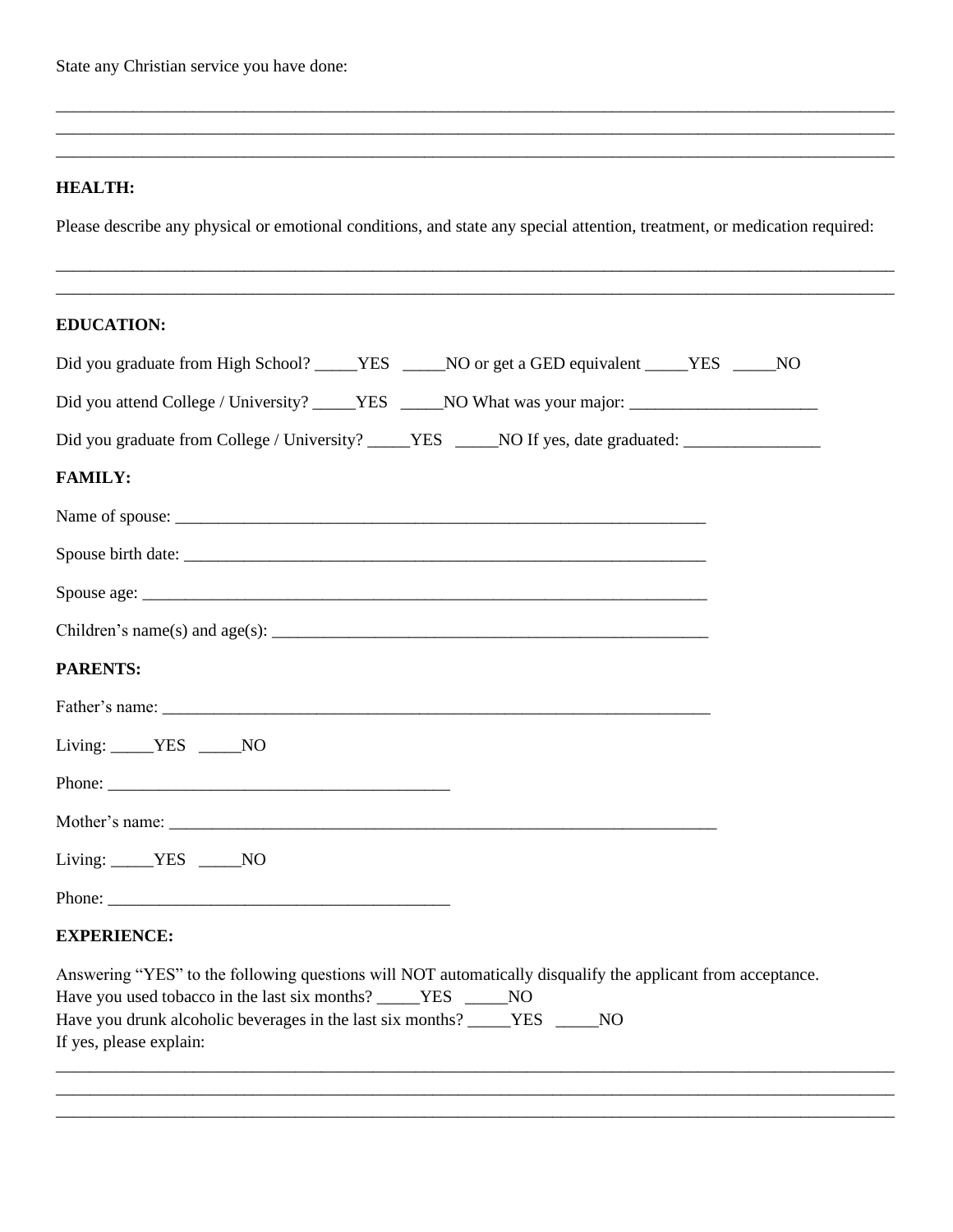| Have you been involved with pornography in the last 12 months? _____YES _____NO                     |  |  |
|-----------------------------------------------------------------------------------------------------|--|--|
| If so, when was the last time, and what have you been doing to remain pure in this area?            |  |  |
|                                                                                                     |  |  |
|                                                                                                     |  |  |
| Have you been involved in homosexuality within the last 5 years?                                    |  |  |
| If so, when was the last time? And please explain what God has done to restore you:                 |  |  |
|                                                                                                     |  |  |
|                                                                                                     |  |  |
| Have you ever been arrested? _____YES _____NO                                                       |  |  |
| If yes, when? Please provide a brief explanation:                                                   |  |  |
|                                                                                                     |  |  |
|                                                                                                     |  |  |
| Have you ever been convicted? _____YES _____NO<br>If yes, when? Please provide a brief explanation: |  |  |
|                                                                                                     |  |  |
|                                                                                                     |  |  |
| Have you ever been involved in the occult, witchcraft, or cults? _____YES _____NO                   |  |  |
| If yes, please provide a brief explanation:                                                         |  |  |
|                                                                                                     |  |  |
|                                                                                                     |  |  |
| Have you used illegal drugs in the last six months? If so, please explain:                          |  |  |
|                                                                                                     |  |  |
|                                                                                                     |  |  |
| <b>EMPLOYMENT:</b>                                                                                  |  |  |
|                                                                                                     |  |  |
|                                                                                                     |  |  |
|                                                                                                     |  |  |
| Phone:                                                                                              |  |  |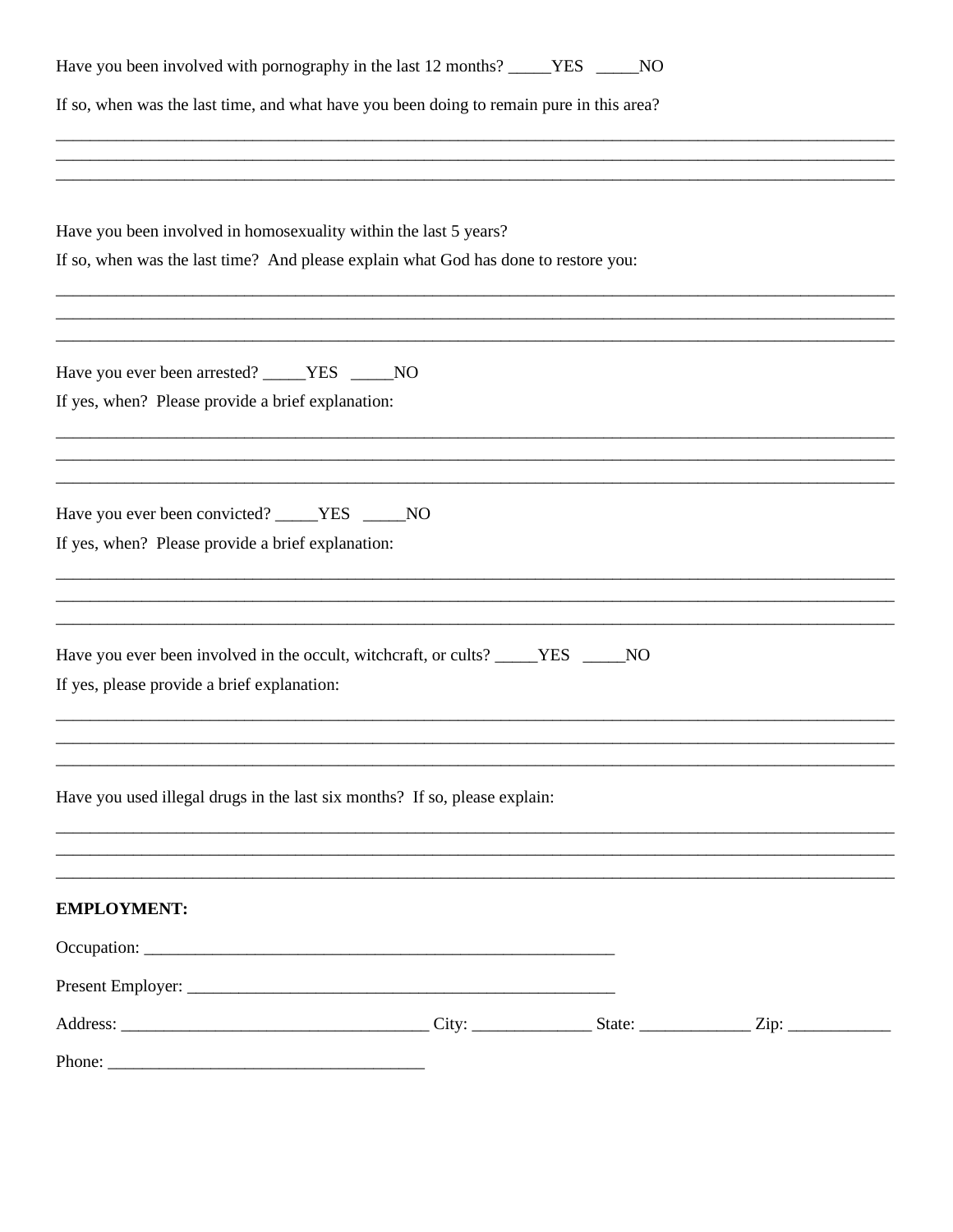#### **FOREIGN STUDENTS:**

What visa are you planning to come with?

#### VSSM:

Have you previously applied to VSSM? \_\_\_\_YES \_\_\_\_NO

Please list any books from the book list that you have read:

How did you hear about VSSM?

#### **STATEMENT OF PURPOSE:**

Give a brief description of your Christian experience (How you came to know the Lord; your present walk with the Lord):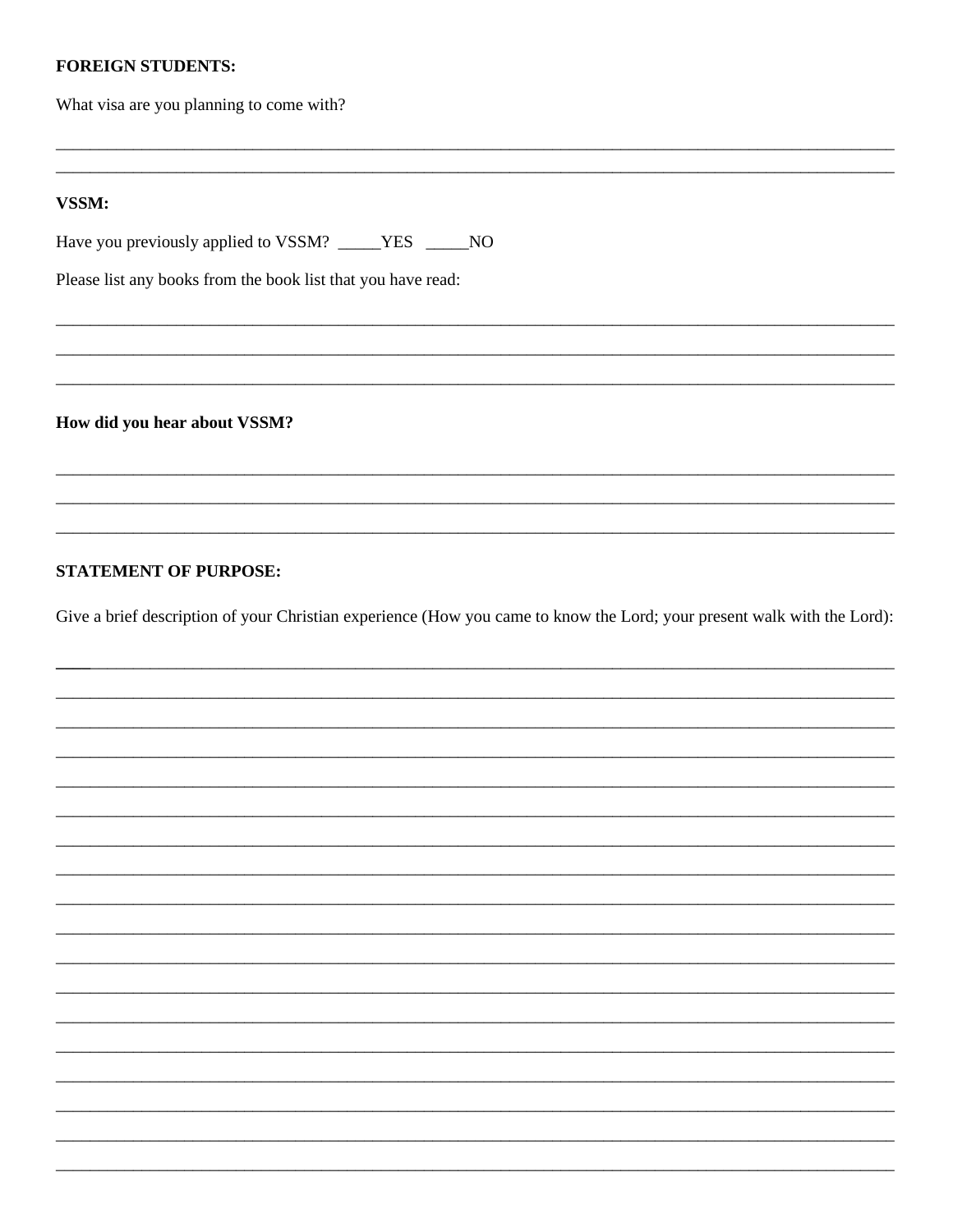# **MORE INFORMATION:**

Briefly explain why you want to attend Valley School of Ministry:

| ,我们也不能在这里的人,我们也不能在这里的人,我们也不能在这里的人,我们也不能在这里的人,我们也不能在这里的人,我们也不能在这里的人,我们也不能在这里的人,我们也 |  |  |
|-----------------------------------------------------------------------------------|--|--|
| What are you passionate about?                                                    |  |  |
|                                                                                   |  |  |
|                                                                                   |  |  |
| FIRST PERSONAL RECOMMENDATION                                                     |  |  |
|                                                                                   |  |  |
|                                                                                   |  |  |
|                                                                                   |  |  |
| SECOND PERSONAL RECOMMENDATION:                                                   |  |  |
|                                                                                   |  |  |
|                                                                                   |  |  |
|                                                                                   |  |  |
| PASTORAL RECOMMENDATION:                                                          |  |  |
|                                                                                   |  |  |
|                                                                                   |  |  |
|                                                                                   |  |  |
|                                                                                   |  |  |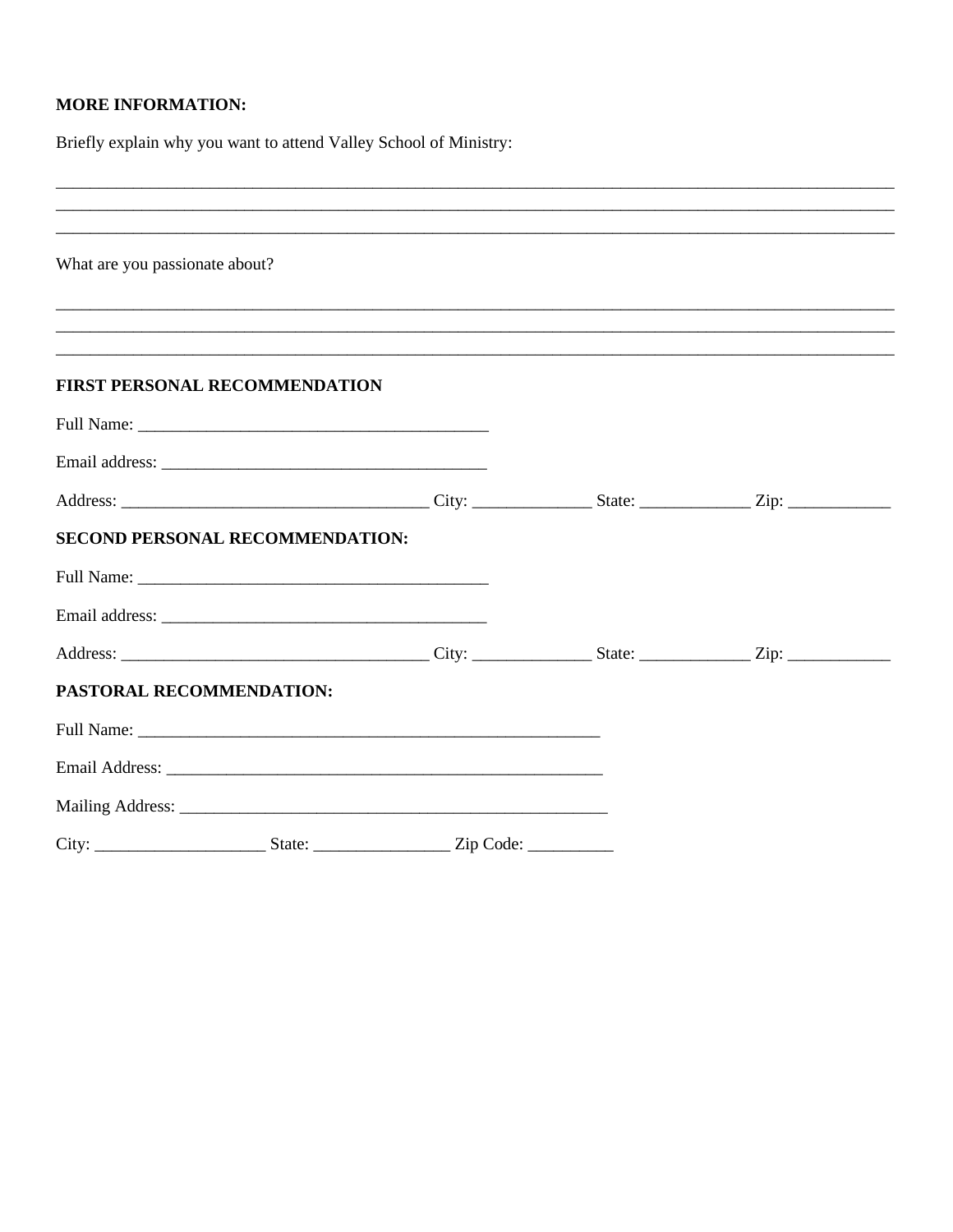# **Welcome to the Valley School of Supernatural Ministry**

# **NOW... FEATURING BETHEL 2ND YEAR VIDEOS**

Video Curriculum from Bethel School of Supernatural Ministry: Redding, California

# **VSSM Q & A:**

# **VSSM NOW OFFERS BOTH OF BETHEL'S 1ST AND 2ND YEAR VIDEOS!**

#### **Over 140 NEW Teaching Video's Added!**

VSSM previously offered Bethel's 1<sup>st</sup>-year classes over two years. Now, since 2019, we will also provide Bethel's 2<sup>nd</sup>-year classes, which means...

#### *Past VSSM graduates can now have the "MORE!"*

| <b>VSSM In Past Years =</b> | <b>VSSM Yr 1 Included</b>      | <b>VSSM Yr 2 Included</b>            |
|-----------------------------|--------------------------------|--------------------------------------|
| Class #sl                   | Class #s 1001 to 1054          | Class #s1055 to 1114                 |
|                             | Bethel's 1A Fall Semester      | Bethel's 1B Spring Semester          |
|                             |                                |                                      |
| NOW! In 2019-2020           | <b>Now VSSM Yr 1 Includes:</b> | <b>VSSM Yr 2 Now Includes</b>        |
| Class #sl                   | 1001-1114 level classes        | NEW 2000-3000 level classes          |
|                             | Now VSSM Yr 1 includes Both    | <b>Now VSSM Yr 2 includes Both</b>   |
|                             | Bethel's 1A Fall Semester and  | <b>Bethel's 2A Fall Semester and</b> |
|                             | Bethel's 1B Spring Semester    | <b>Bethel's 2B Spring Semester</b>   |

# **Now Watch Bethel's Videos Streamed to Your Home Computer or Device!**

## **Video Streaming of Bethel Curriculum:**

VSSM students can now stream Bethel teaching video's direct to their smart devices such as a computer, iPad, smartphone, etc. Through a teaching concept called "flipped learning," students now watch teaching video's away from class. Class time is now used for expanded discussion and application opportunities as well as more detailed book reviews. For technical support, please call the Valley Office.

## **What Technology Do Students Need?**

VSSM students will need internet access plus an interactive device such as a computer, laptop, tablet, or smartphone. Students will need to print out lesson summaries. A keyboard device may be required to complete homework assignments.

## **NEW... Seven Curriculum Divisions:**

With over 250 teaching video's, BSSM has divided its curriculum into seven specific areas.

- 1. Bible (student optional but suggested)
- 2. Identity
- 3. Intimacy
- 4. Kingdom Culture
- 5. Leadership (primarily in semester 2B)
- 6. Relationships
- 7. Supernatural Living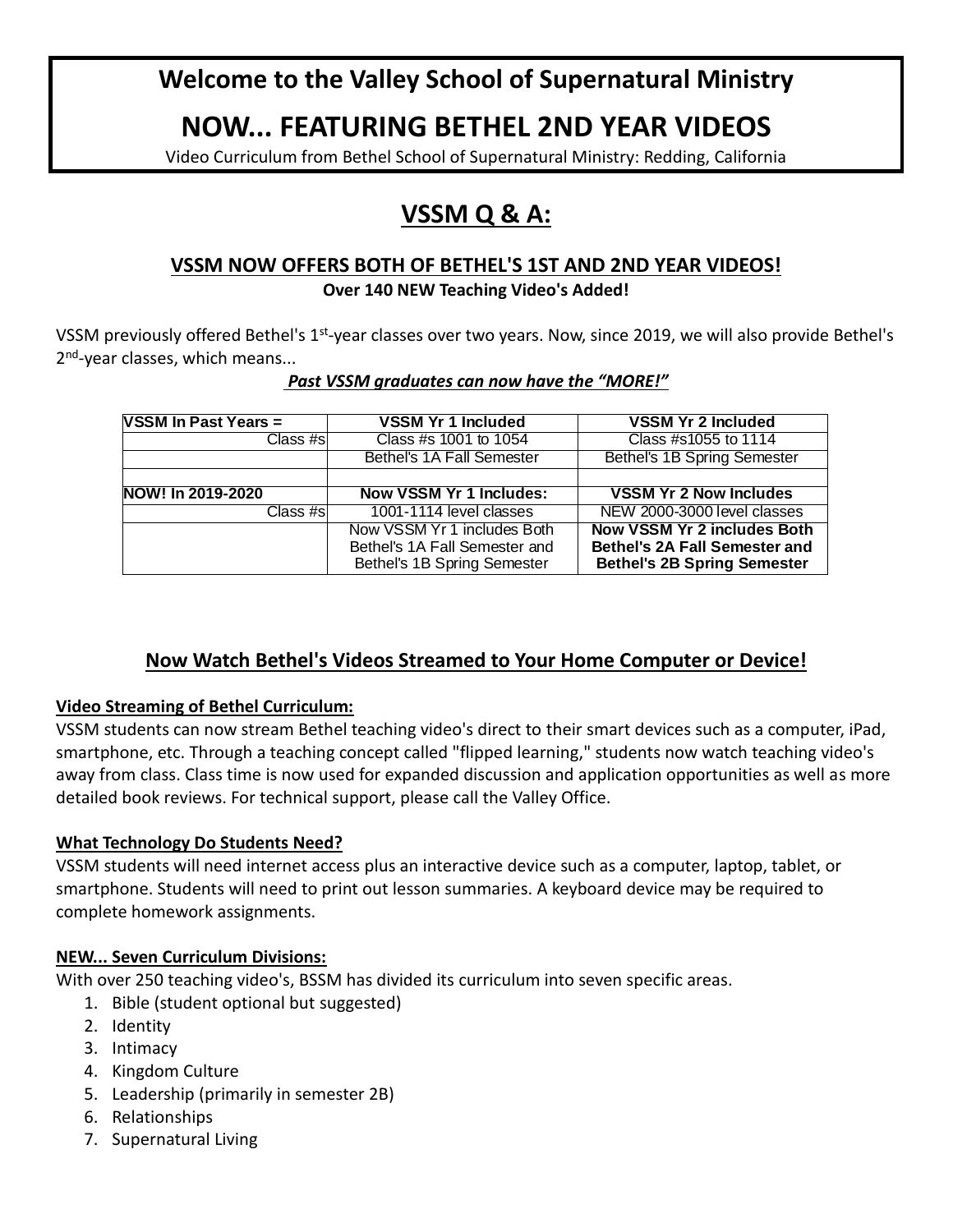## **What is the Internet, "Dashboard?"**

The BSSM/VSSM Dashboard is an internet "Home Page" that allows the student to access their classroom folder. Each video will also have electronic notes that can be read online or downloaded to the student device. Students will receive a printed weekly viewing assignment.

# **NOTEBOOKS?**

Registered students will receive a three-ring notebook with outlines of each class video. Year One students will receive notes for the 1000 level classes. Year Two students will receive the class notes for 2000 and 3000 level classes.

# **Will VSSM Still Require Certain Books to be Read?**

It is highly suggested that students read at least three books per semester. (See the recommended list below.) Books are not part of tuition since students have multiple options such as ebooks, audible books and used books available to them. One popular option is to order a Kindle version on their iPad, and then have Siri read the book aloud.

# **Class Meeting Schedule?**

VSSM will continue to meet on Thursdays from 6:30 to 9:15 PM. Prophetic Saturday's will remain on the Second Saturday of each month. Special Speakers will continue to be scheduled for third Saturday's whenever possible.

# **How Many Class Video's Will be Required Each Week?**

Our normal schedule calls for viewing and discussing two to four assigned video lessons per week. Students will also have online access to videos listed as "Optional." Optional videos include the complete "Bible" category as well as some older videos that may have been recently updated. See the class schedule for the weekly assignments.

## **Can I bring a visitor to class?**

Yes, we encourage visitors to "audit" up to three classes per year.

## **What is the cut off time for late registration?**

Because each class builds on the previous class, we do not recommend late registration. If someone does want to join after the beginning of the VSSM semester, arrangements can be made for class makeup through the individual student dashboard and with teacher's permission.

## **Bible Reading?**

Each student is expected to complete a "Read the Bible Through" program. If you do not already have a plan established, VSSM can provide a suggested reading schedule. VSSM suggests students consider reading a Chronological study bible which will help students understand the historical perspective of the Word of God.

## **If I am a VSSM Graduate, can I audit classes?**

VSSM graduates can audit the semester they have already taken. With the expansion to BSSM Year Two classes, graduates of 1A and 1B will be expected to pay the tuition for 2A and 2B classes.

## **Free Basic Bible College Courses as Prerequisites?**

If a student has NOT had previous Bible College experience, they are expected to complete at least two basic Bible introduction courses. Two such courses include Bible Survey of the Old Testament and Bible Survey of the New Testament. Besides the nearly 100 Optional Bible courses offered through Bethel videos, there is also a free two-year online Bible Course. Go to: http://www.churchleadershipresources.com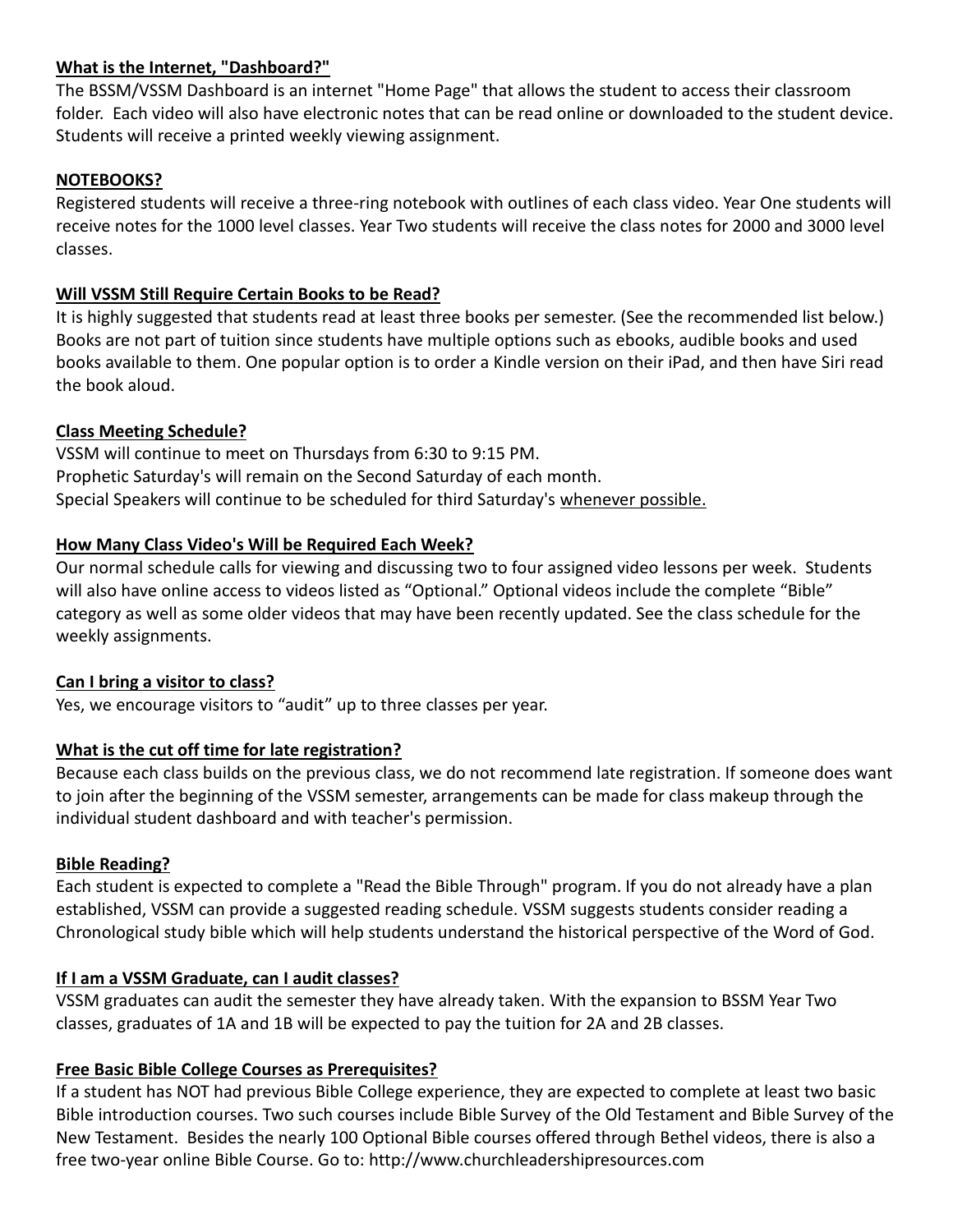#### **2019-2020 Tuition:**

Tuition will continue to be \$800 per semester/ or \$1,600 per year. Books are not included.

#### **Tuition Discounts?:**

Students pre-paying their semester tuition will receive a 5% discount. Once the semester begins, the discount is no longer available.

Married students receive a 50% discount on their spouse's tuition.

Family discount is 20% for immediate family members such as a child or a parent.

**Example 1:** Joe and Jane are attending both semesters of 2A and 2B this coming year. They are also pre-paying for the early cash discount.

Married Student 1 (Joe) is \$800 tuition for 2A. Spouse Student B (Jane) is \$400 for 2A. Total Tuition for both is \$1,200 for semester 2A. A 5% cash discount makes the final "prepayment" of \$1,140. If they wish to prepay for both semester 2A &2B, the entire year would be \$2,280.

Joe and Jane have decided they will buy their books in electronic form and will listen to the books being read by their tablet. With ten books averaging \$10 per book in e-text form, they will save a considerable amount.

**Example 2:** Sally Mae has decided she will attend both semester 1A and 1 B. Sally has decided she will make 12 monthly payments. With tuition of \$800 per semester, she will be paying \$1,600 over 12 months or \$133 / month. Sally also has many of the books already and will buy the rest at used book prices.

**Example 3:** JD has decided he will only attend first semester 1A this year. His cousin already has most of the books that he can use. JD will pay his 1A tuition of \$800 over ten payments of \$80 /month.

**Example 4:** Jack wants to include his father and his son in the coming year. Jack will pay \$1600 for the year. Both his father and son will receive a 20% discount or \$1,280 per person per year. Total cost for this family of three will be \$4,160 for 12 equal payments of \$346.66.

## **Where do I pay my VSSM Tuition?**

After you have agreed to a monthly amount, see the VSSM clerk for a cash receipt. Online payments can be made through [www.faithteams.com](http://www.faithteams.com/) or text to 208-504-5701. Cash or check can be turned in during the class time.

#### **Does VSSM offer childcare?**

Due to the nature of the material and class discussions, it is not appropriate for children to be present. If possible, please arrange for outside childcare.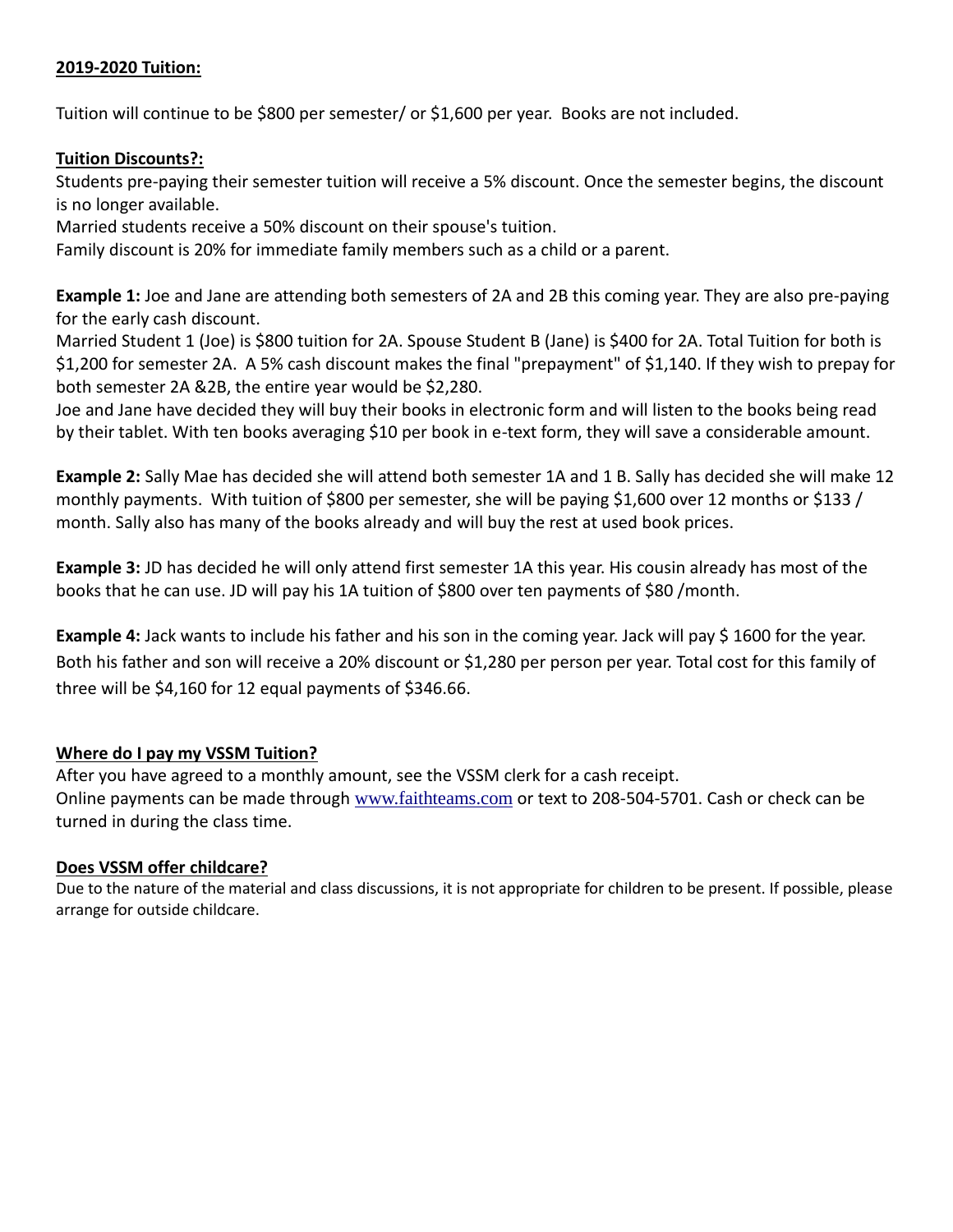| <b>VSSM Book List 2019-2020</b> | <b>Title</b>                            | <b>Author</b>             |
|---------------------------------|-----------------------------------------|---------------------------|
| <b>YEAR ONE</b>                 |                                         |                           |
| <b>Required Reading</b>         | Kingdom Culture                         | Dann Farrelly             |
|                                 | <b>Basic Training for the Prophetic</b> | <b>Kris Vallotton</b>     |
| <b>Sugested Year One</b>        | When Heaven Invades Earth               | <b>Bill Johnson</b>       |
|                                 | Keep Your Love On                       | Danny Silk                |
|                                 | Degining Moments                        | <b>Bill Johnson</b>       |
|                                 | <b>Experiencing Father's Embrace</b>    | <b>Jack Frost</b>         |
|                                 | <b>Spirit Wars</b>                      | <b>Kris Vallotton</b>     |
|                                 | You May All Prophesy                    | Steve Thomson             |
|                                 |                                         |                           |
| <b>Optional Year One</b>        | <b>Moral Revolution</b>                 | <b>Kris Vallotton</b>     |
|                                 | Supernatural Power of Forgiveness       | Jason Vallotton           |
|                                 | Supernatural Ways of Royalty            | Kris Vallotton            |
|                                 | A Practical Guide to Evangelism         | <b>Chris Overstreet</b>   |
|                                 | Strengthen Yourself in the Lord         | <b>Bill Johnson</b>       |
|                                 | <b>Christian History Made Easy</b>      | <b>Timothy Jones</b>      |
|                                 | <b>Grasping God's Word</b>              | <b>Duvall &amp; Hayes</b> |
|                                 |                                         |                           |
| <b>VSSM Book List 2019-2020</b> | <b>Title</b>                            | <b>Author</b>             |
| <b>YEAR TWO</b>                 |                                         |                           |
| <b>Required Reading</b>         | Kingdom Culture                         | Dann Farrelly             |
| <b>Highly Recommended</b>       | God is Good                             | <b>Bill Johnson</b>       |
|                                 | <b>Quantum Glory</b>                    | Phil Mason                |
|                                 | Supernatural Power Transformed Mind     | <b>Bill Johnson</b>       |
|                                 | <b>Heavy Rain</b>                       | <b>Kris Vallotton</b>     |
|                                 | Face to Face with God                   | <b>Bill Johnson</b>       |
| <b>Optional Year Two</b>        | Developing the Leader Within You        | John C. Maxwell           |
|                                 | <b>Dreaming With God</b>                | <b>Bill Johnson</b>       |
|                                 | The Pursuit of God                      | A.W. Tozer                |
|                                 | John G. Lake                            | Lake & Copeland           |